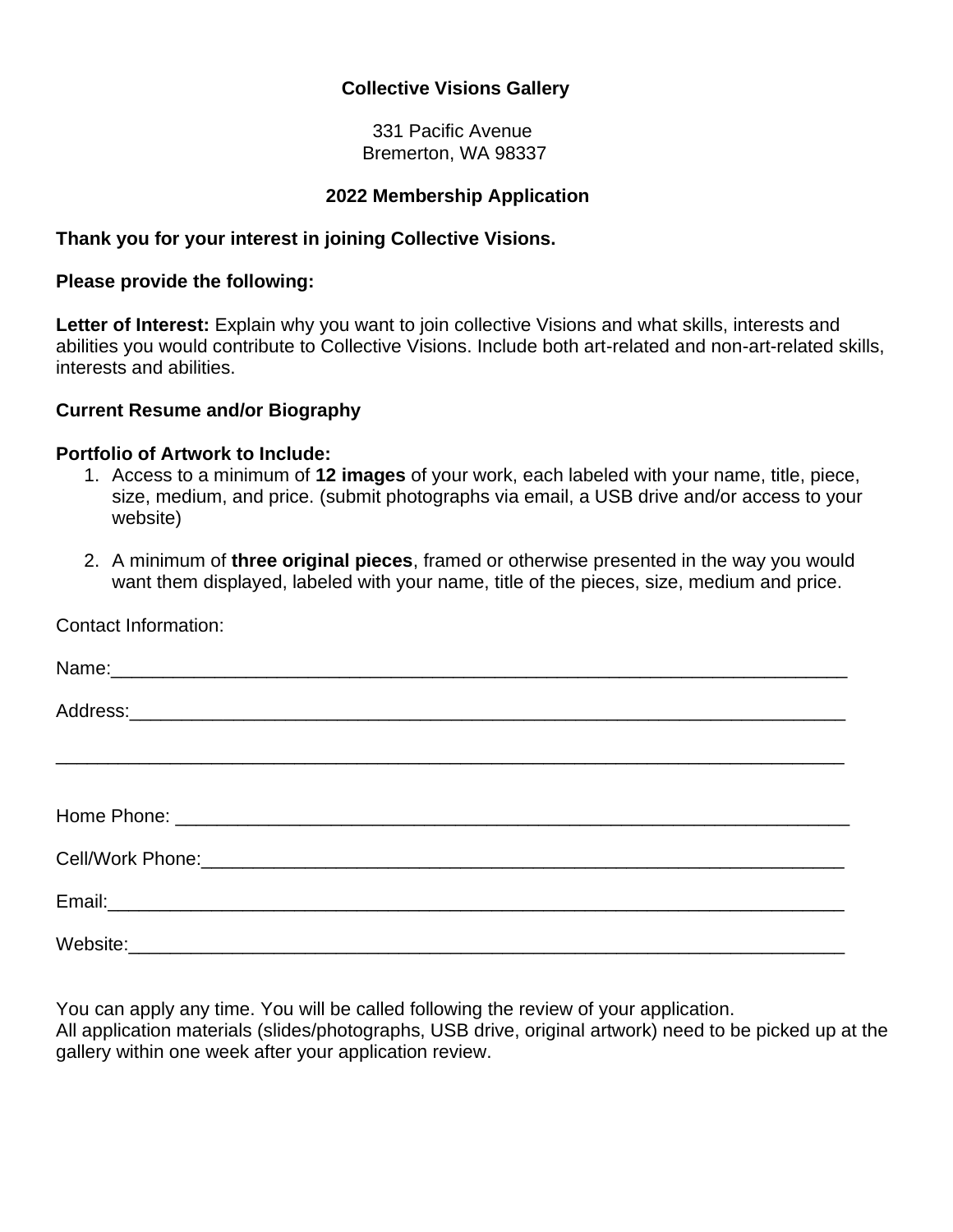### **COLLECTIVE VISIONS GALLERY ASSOCIATION MEMBERSHIP AGREEMENT**

The purpose of the organization is to form an association that is mutually beneficial to its artist members and the community. The association seeks to enhance the availability and quality of visual art made by local artists and to provide a venue in which members artists may present their work for sale to the public. The organization is a non-profit member-operated organization, committed to charge only minimal dues and commissions on sales necessary to meet overhead and promotional needs.

Membership into the organization is by acceptance by the board of directors. No specific aesthetic stylistic or media criteria for acceptance are established beyond the judgement of the board. The board encourages applications by productive artists in all media.

Member artists agree to the following terms of membership:

A. To pay an initial non-refundable setup fee of \$100 (due upon acceptance, may be paid in up to 4-months installments)

B. To pay first month's dues prior to showing artwork and each month thereafter. (currently dues are \$100 per month, due by the 15th of the month, with a \$15 late penalty for dues not paid by the 15th of the month. This rate cannot be changed without the approval of the majority of the members). New members are asked to make a commitment of 6 months membership. And thereafter, members will provide written notice (addressed to the board) 30 days before their resignation date.

C. To pay the gallery a 33% commission on the sale of their work to be collected at the time of the sale.

D. To regularly assist with the duties of holding the First Friday reception held each month.

E. To participate in the governance of the organization through attending meetings, serving on committees, and/or working on special projects.

F. To be an active producing artist, rotating work in the members' gallery in a timely manner and holding a one or two person feature exhibit of new work in the Feature Gallery once every 12 to 18 months The featured artists must put up and take down their own shows and pay any advertising or other costs specific to their featured exhibit. Artists are encouraged to promote their shows via their websites, social media, etc. The gallery will promote their shows via social media and emails to gallery contacts.

G. To abide by the Display Chair guidelines in the member gallery. Note: Each member artist is assigned a storage bin. When a piece is sold, a replacement can be taken from the bin.

It is the responsibility of the individual artists to guarantee that they possess unencumbered titles to any work placed for sale within the gallery and that they are the author of their work. Further, it is the responsibility of each artist to insure their work against loss or damage from fire, theft or other cause. The gallery will collect state sales tax and make the payments to the state. Additionally, it is the responsibility of each artist to report and pay any other taxes due from the sale of their work.

The Gallery Association shall provide a pleasant, well-lighted exhibit space for the display of the members' work in its gallery at 331 Pacific Avenue. Every member artist will be entitled to display their choice of a single artist or two-person exhibit in the Feature Gallery on a rotating basis (about every 12-18 months). Every artist shall also be entitled to display their work on an ongoing basis in the Members' Gallery area. The gallery display committee shall have the responsibility of determining which works go where and how much space each artist is entitled to in the Member's gallery. The gallery will maintain and employ a gallery manager and such other staff necessary to keep the gallery open and operational. The gallery will maintain a regular bookkeeping system and pay the artists for